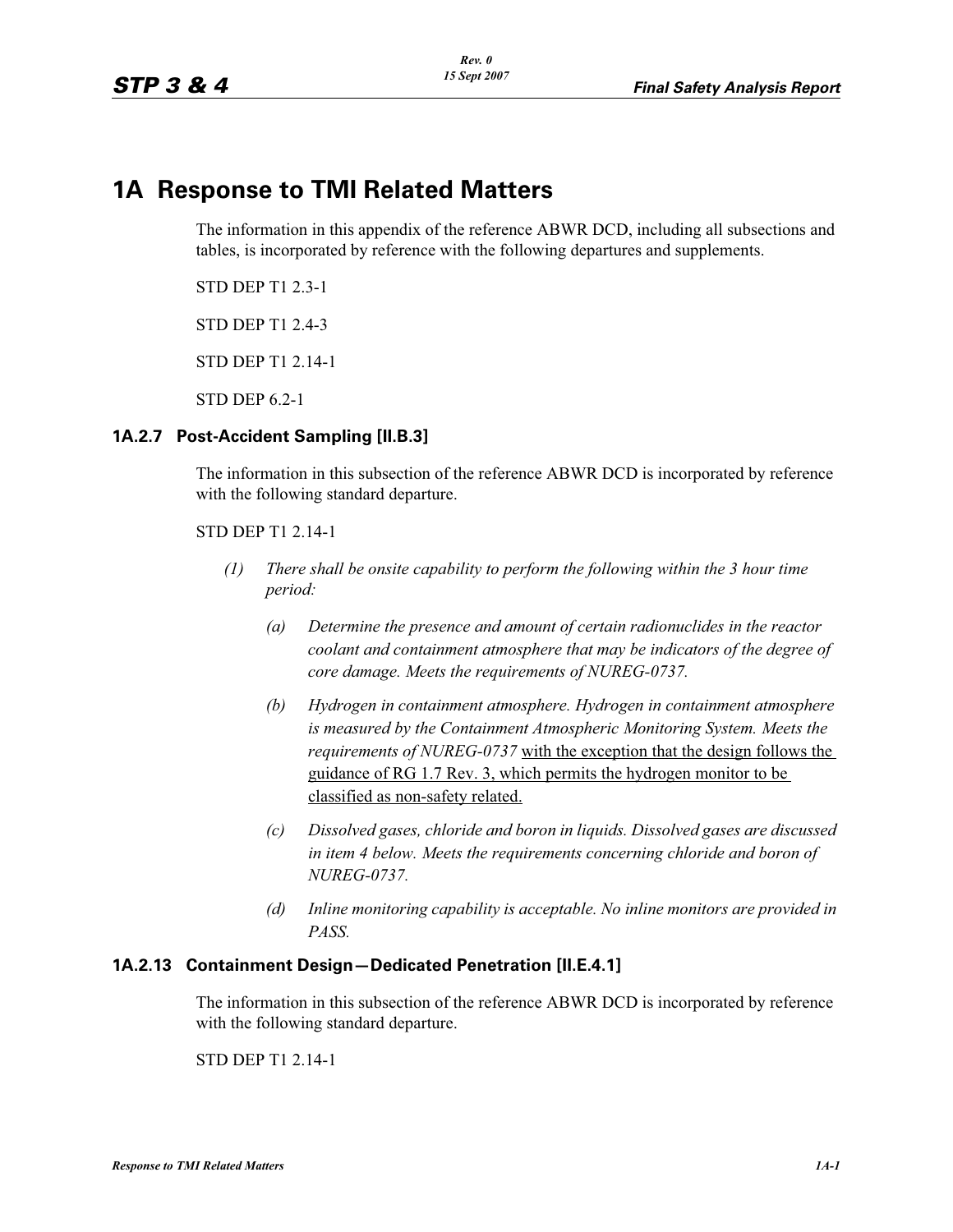# *Response*

*A Flammability Control System is provided to control the concentration of oxygen in the primary containment. The FCS utilizes two permanently installed recombiners located in the secondary containment. The FCS is operable in the event of a single active failure. The FCS is described in Subsection 6.2.5.*

The Flammability Control System, including the recombiners, has been deleted from the ABWR design as described in Subsection 6.2.5. Accordingly, no penetrations are required for the recombiners.

# **1A.2.14 Containment Design—Isolation Dependability [II.E.4.2]**

The information in this subsection of the reference ABWR DCD is incorporated by reference with the following standard departure.

STD DEP 6.2-1

## *Response*

(6) *All ABWR containment purge valves meet the criteria provided in BTP CSB 6-4. The main 550A* 500 mm *purge valves are fail-closed and are maintained closed through power operation as defined in the plant technical specifications. All purge and vent* valves are remote pneumatically-operated, fail closed and receive containment *isolation signals. Certain vent valves can be opened manually in the presence of an isolation signal, to permit venting through the SGTS*.

## **1A.2.17 Instruments for Monitoring Accident Conditions [II.F-3]**

The information in this subsection of the reference ABWR DCD is incorporated by reference with the following standard departure.

STD DEP T1 2.14-1

## *Response*

*The ABWR Standard Plant is designed in accordance with Regulatory Guide 1.97,* Rev. 3. *A*  detailed assessment of the Regulatory Guide, including the list of instruments, is found in *Section 7.5*. The hydrogen and oxygen monitors are declassified to non-safety related, as permitted by Regulatory Guide 1.7, Rev. 3.

## **1A.2.23 Modify Break-Detection Logic to Prevent Spurious Isolation of HPCI and RCIC Systems [II.K.3(15)]**

The information in this subsection of the reference ABWR DCD is replaced in its entirety with the following standard departure.

STD DEP T1 2.4-3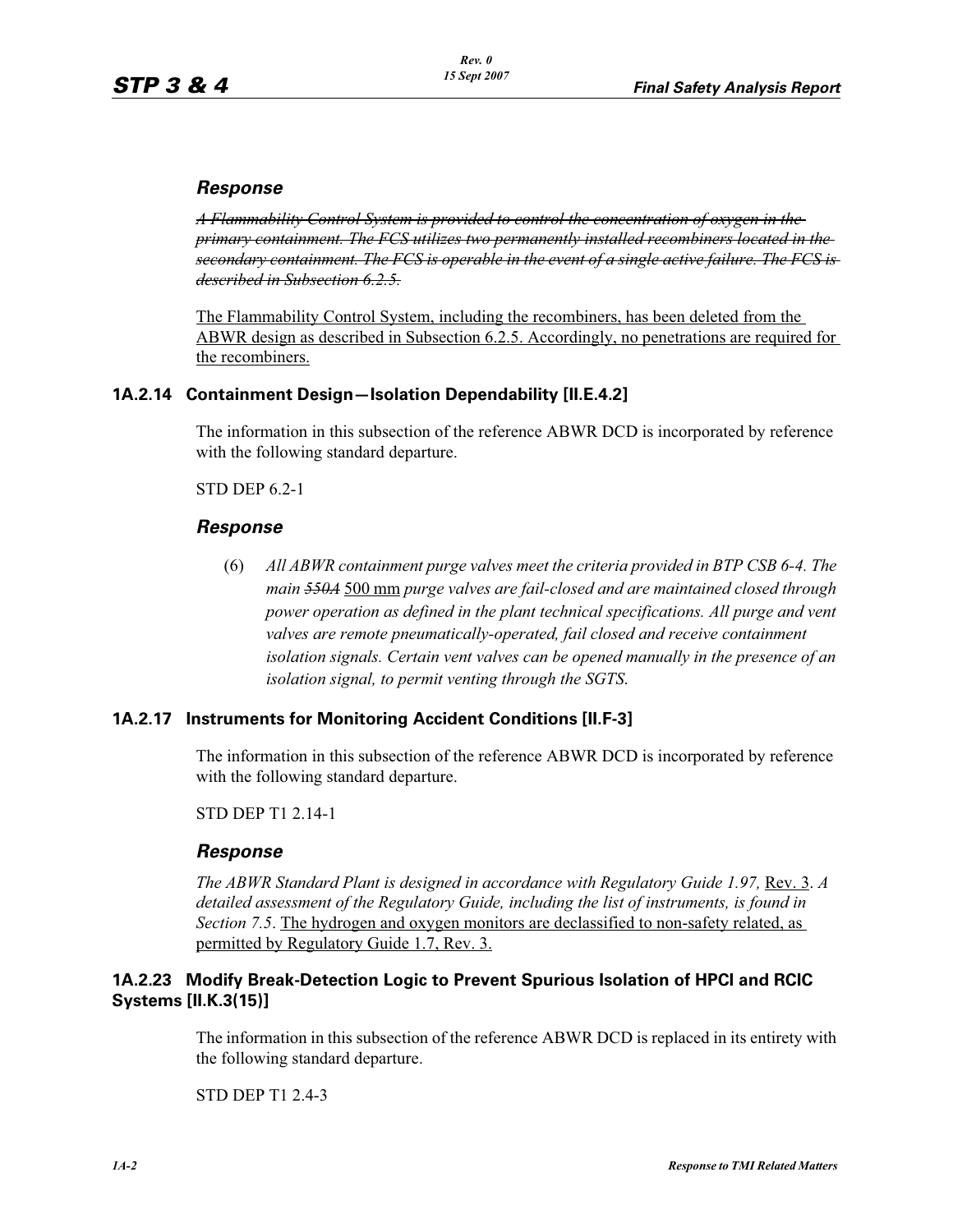# *Response*

*The ABWR design utilizes the motor-driven HPCF System rather than the turbine-driven HPCI System for high pressure inventory maintenance. Therefore, this position is only applicable to the turbine-driven RCIC System.*

The STP ABWR design for the RCIC System utilizes a flow control system that is an integral part of the pump and turbine. Pump discharge passes through a venturi. The pressure differential between the venturi inlet and throat work together with a balance piston and spring to control the steam flow to the turbine, which in turn adjusts the pump speed and flow.

This is an improvement relative to existing BWR plant designs in which flow control is performed external to the pump and turbine, where flow is measured in a flow element and evaluated in a flow controller to generate an electrical signal to an electro-hydraulic flow control valve to signal a servo to adjust the position of the control valve.

*See Subsection 1A.3.8 for COL license information requirements.*

#### **1A.2.34 Primary Coolant Sources Outside Containment Structure [III.D.1.1(1)]**

The information in this subsection of the reference ABWR DCD is incorporated by reference with the following standard departures.

STD DEP T1 2.3-1

STD DEP T1 2-14-1 (Below in Response)

## *Response*

*Leak reduction measures of the ABWR Standard Plant include a number of barriers to containment leakage in the closed systems outside the containment. These closed systems include:*

| (1) Residual Heat Removal                 | (8) Post-Accident Sampling                 |
|-------------------------------------------|--------------------------------------------|
| (2) High Pressure Core Flooder Monitoring | (9) Process Sampling                       |
| (3) Low Pressure Core Flooder             | (10) Containment Atmospheric Monitoring    |
| (4) Reactor Core Isolation Cooling        | (11) Fission Product Monitor (Part of LDS) |
| (5) Suppression Pool Cleanup              | <del>(12) Hydrogen Recombiner</del>        |
| (6) Reactor Water Cleanup                 | (12) Standby Gas Treatment                 |
| (7) Fuel Pool Cooling and Cleanup         |                                            |

STD DEP T1 2.3-1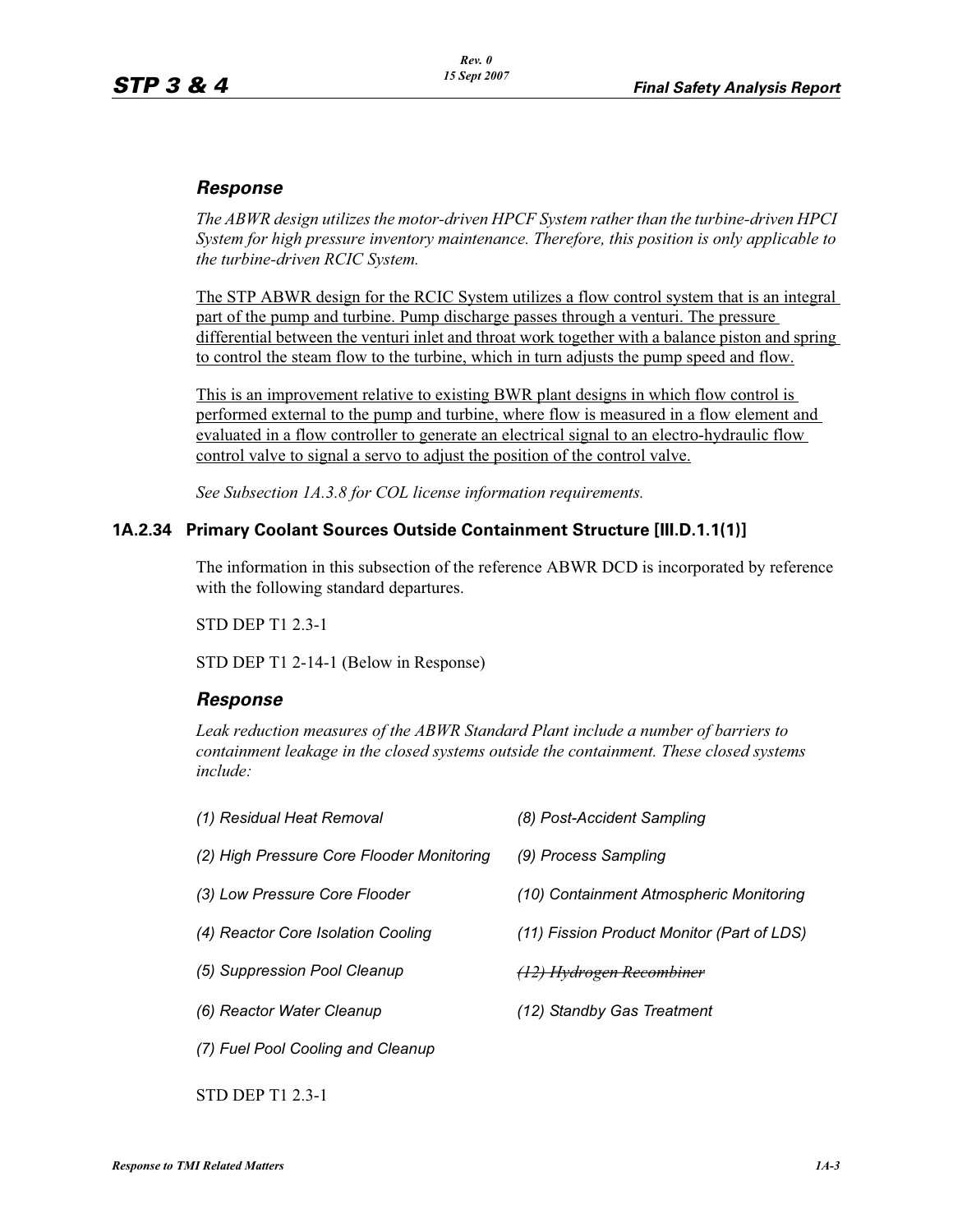*Leakage within and outside the primary containment are continuously monitored by the Leak Detection and Isolation System (LDS) for breach in the integrity of the containment. Upon detection of a leakage parameter, the LDS will automatically initiate the necessary control functions to isolate the source of the break and alerts the operator for corrective action. The MSL tunnel area is monitored for high radiation levels and for high ambient temperatures that are indicative of steam leakage. The Turbine Building is also monitored for high area ambient temperatures for MSL leakage. The resulting action causes isolation of the MSIVs and subsequent shutdown of the reactor.*

# **1A.3 COL License Information**

## **1A.3.1 Emergency Procedures and Emergency Procedures Training Program**

The information in this subsection of the reference ABWR DCD is replaced in its entirety with the following site-specific supplemental information, which addresses COL License Information Item 1.5.

Emergency procedures based on the emergency procedures guidelines will be developed and implemented prior to fuel loading (Subsection 1A.2.1). The Emergency procedures will be developed consistent with ABWR Licensing Topical Report NEDO-33297, "Advanced Boiling Water Reactor (ABWR) Procedures Development Plan," dated January 19, 2007. (COM 1A-1)

Emergency Procedures Training is included in the operations training program discussed in Section 13.2.

#### **1A.3.2 Review and Modify Procedures for Removing Safety-Related Systems from Service**

The information in this subsection of the reference ABWR DCD is incorporated by reference with the following site-specific supplement, which addresses COL License Information Item 1.6.

Administrative procedures will be developed by the licensee prior to fuel load directing that approval be required for the performance of surveillance tests and maintenance for safetyrelated systems, including equipment removal from service and return to service to assure the operability status is known. These procedures will be developed consistent with the plant operating procedure development plan which was provided to the NRC in ABWR Licensing Topical Report NEDO-33297, "Advanced Boiling Water Reactor (ABWR) Procedures Development Plan," dated January 19, 2007. (COM 1A-2)

#### **1A.3.3 In-Plant Radiation Monitoring**

The information in this subsection of the reference ABWR DCD is incorporated by reference with the following site-specific supplement, which addresses COL License Information Item 1.7.

Equipment, training, and procedures necessary to accurately determine the presence of airborne radioiodine in areas within the plant where plant personnel may be present during an accident will be developed prior to fuel loading, consistent with ABWR Licensing Topical Report NEDO-33297 "Advanced Boiling Water Reactor Procedures Development Plan," dated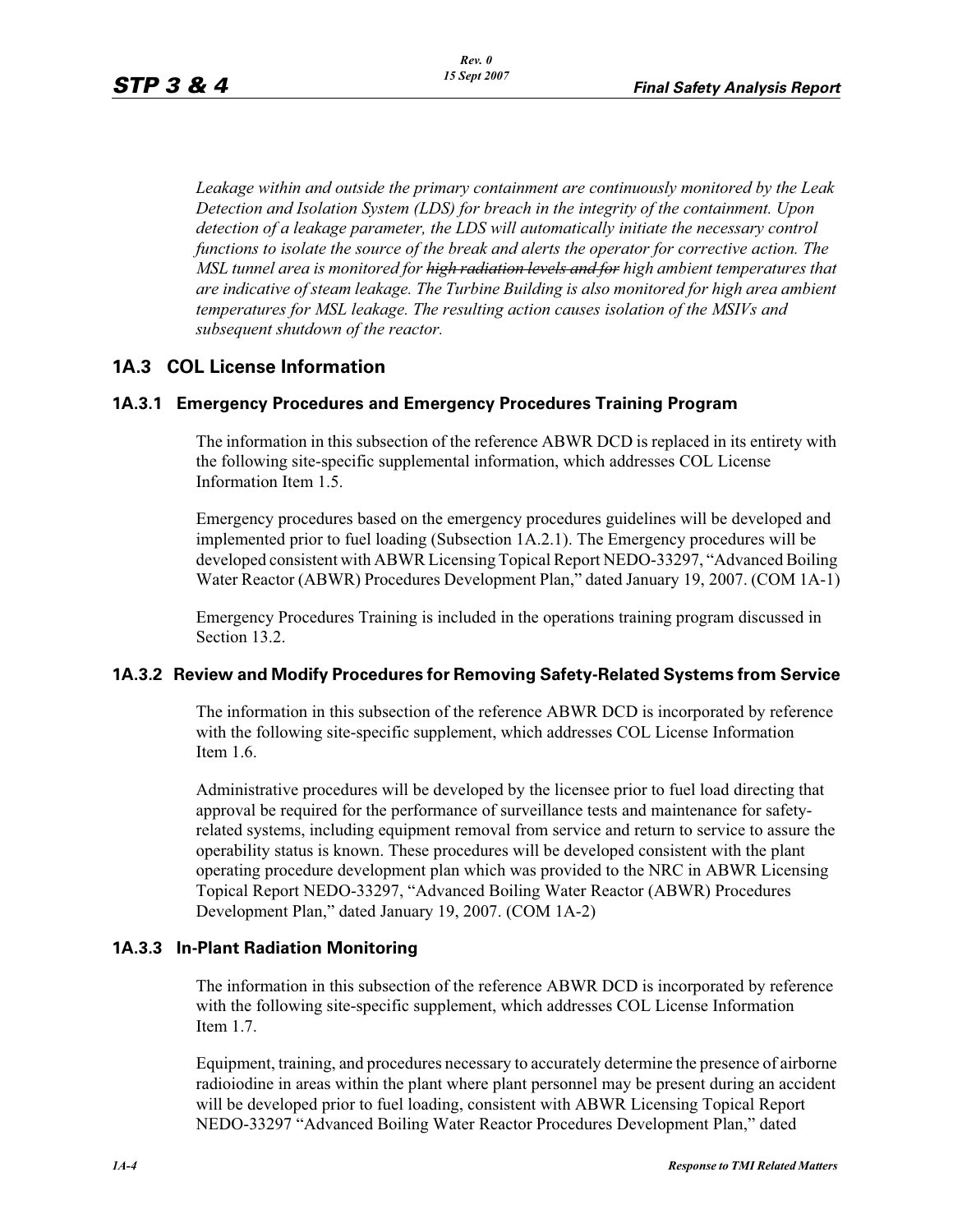January 19, 2007." The equipment will be specified and the training and procedures developed consistent with FSAR Section 12.3, Radiation Protection Design Features. (COM 1A-3)

#### **1A.3.4 Reporting Failures of Reactor System Relief Valves**

The information in this subsection of the reference ABWR DCD is incorporated by reference with the following site-specific supplement, which addresses COL License Information Item 1.8.

Administrative procedures will be developed by the licensee prior to fuel load directing that failures of reactor system relief valves be reported in the licensee's annual report to the NRC. These procedures will be developed consistent with the plant operating procedure development plan which was provided to the NRC in ABWR Licensing Topical Report NEDO-33297, "Advanced Boiling Water Reactor (ABWR) Procedures Development Plan," dated January 19, 2007. (COM 1A-4)

#### **1A.3.5 Report on ECCS Outages**

The information in this subsection of the reference ABWR DCD is incorporated by reference with the following site-specific supplement, which addresses COL License Information Item 1.9.

Administrative procedures will be developed by the licensee prior to fuel load directing that instances of ECCS unavailability because of component failure, maintenance outage (both forced or planned), or testing, shall be collected and be reported to the NRC annually. Such reports may consist of the performance indicator report for mitigating systems periodically provided to the NRC as part of the Reactor Oversight Process. These procedures will be developed consistent with the plant operating procedure development plan which was provided to the NRC in ABWR Licensing Topical Report NEDO-33297, "Advanced Boiling Water Reactor (ABWR) Procedures Development Plan," dated January 19, 2007. (COM 1A-5)

#### **1A.3.6 Procedure for Reactor Venting**

The information in this subsection of the reference ABWR DCD is incorporated by reference with the following site-specific supplement, which addresses COL License Information Item 1.10.

Emergency Procedure Guidelines (EPGs) have been written for the ABWR which are applicable to STP 3 & 4. The ABWR EPGs are contained in Appendix 18A. These EPGs are developed based upon the U.S. BWR Owner's Group Emergency Procedure Guidelines, Revision 4, which have been approved by the NRC.

The ABWR EPGs contain RPV Control Guidelines, which contain operator guidance for use of the reactor vents that implement the resolution to TMI Action Plan Item II.B.1. The resolution of II.B.1 is located in subsection 1A.2.5. The RPV Control Guidelines contain a description of the system-based entry conditions and operator actions.

The operator procedures required by COL License Information Item 1.10 will be developed using the ABWR EPGs prior to fuel loading. These procedures will be developed consistent